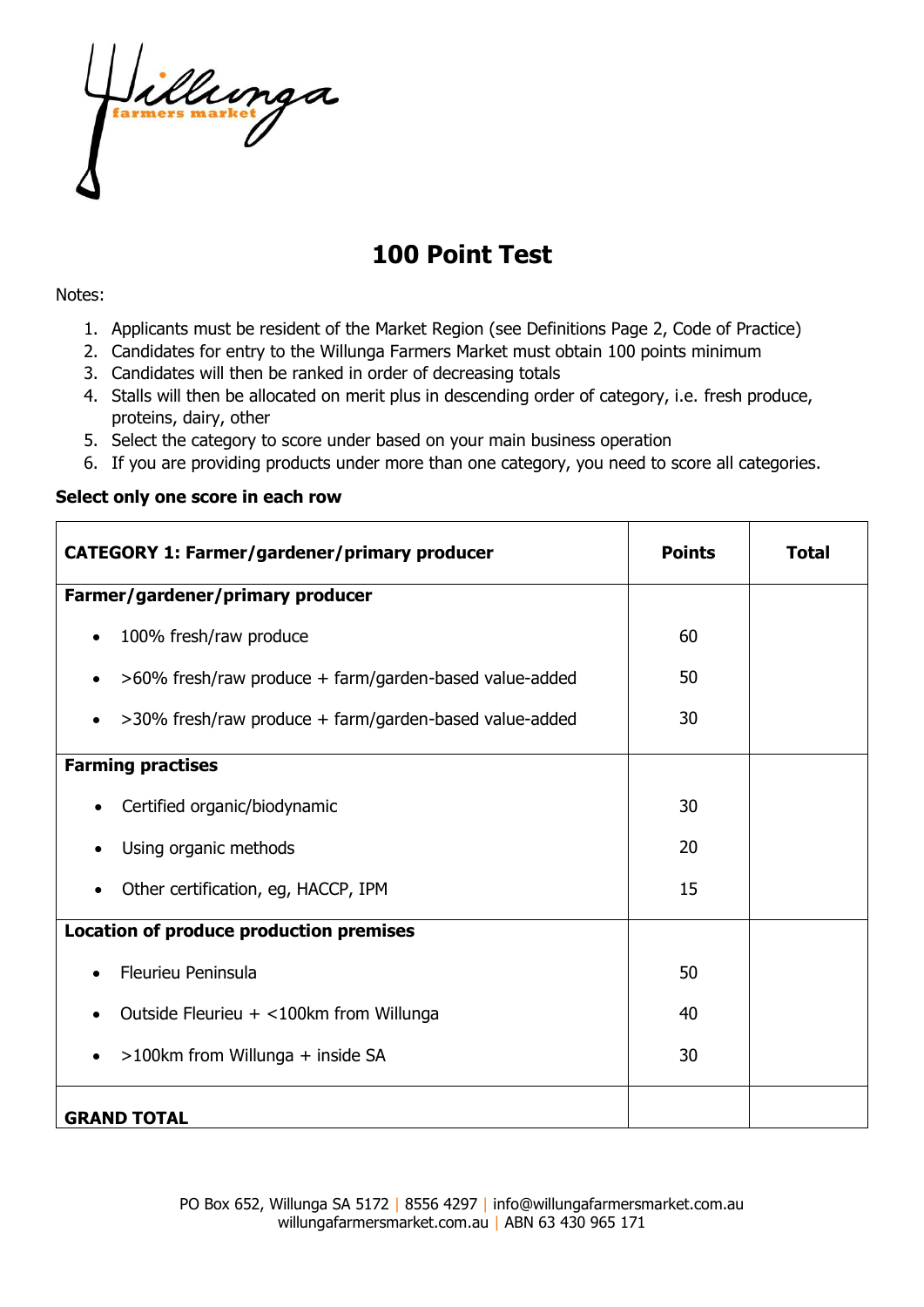Jillunga

## **Select only one score in each row**

| <b>CATEGORY 2: Nursery</b>                                    | <b>Points</b> | <b>Total</b> |
|---------------------------------------------------------------|---------------|--------------|
| <b>Nursery</b>                                                |               |              |
| 100% food plants<br>$\bullet$                                 | 50            |              |
| Mixture of food plants $+$ other non-food plants<br>$\bullet$ | 40            |              |
| All non-food plants<br>$\bullet$                              | 30            |              |
| <b>Farming practises</b>                                      |               |              |
| Certified organic/biodynamic<br>$\bullet$                     | 30            |              |
| Using organic methods<br>$\bullet$                            | 20            |              |
| Other certification, eg HACCP, IPM<br>$\bullet$               | 15            |              |
| <b>Location of produce production premises</b>                |               |              |
| Fleurieu Peninsula<br>$\bullet$                               | 50            |              |
| Outside Fleurieu + <100km from Willunga<br>$\bullet$          | 5             |              |
| <b>GRAND TOTAL</b>                                            |               |              |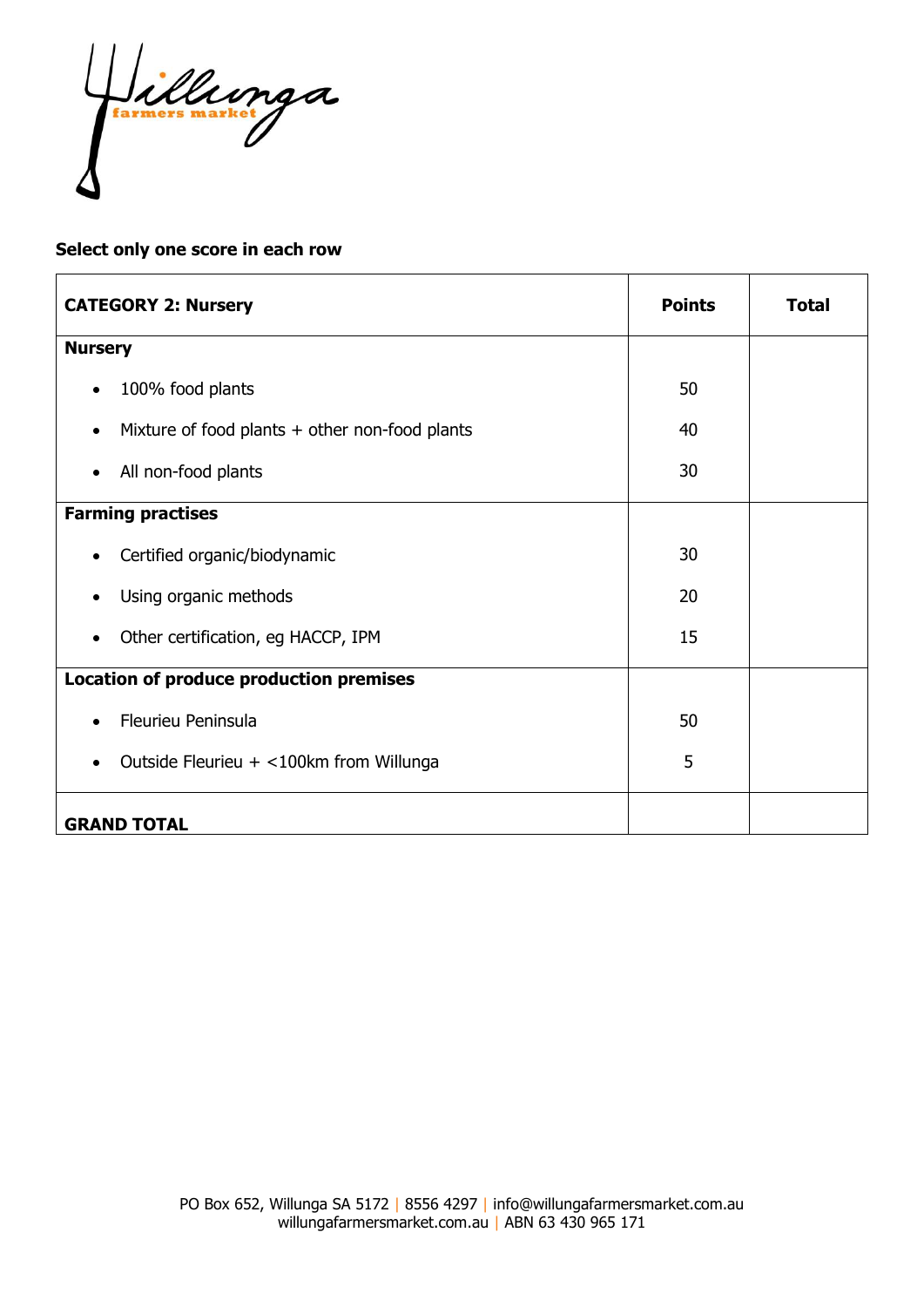Jillunga

## **Select only one score in each row**

| <b>CATEGORY 3: Wine &amp; Beverages</b>         | <b>Points</b> | Total |
|-------------------------------------------------|---------------|-------|
| <b>Wine and beverages</b>                       |               |       |
| 100% family-owned and operated<br>$\bullet$     | 50            |       |
| <b>Business practises</b>                       |               |       |
| Certified organic/biodynamic<br>$\bullet$       | 30            |       |
| Other certification, eg HACCP, IPM<br>$\bullet$ | 15            |       |
| Location of produce production premises         |               |       |
| <b>Fleurieu Peninsula</b><br>$\bullet$          | 50            |       |
| <b>GRAND TOTAL</b>                              |               |       |